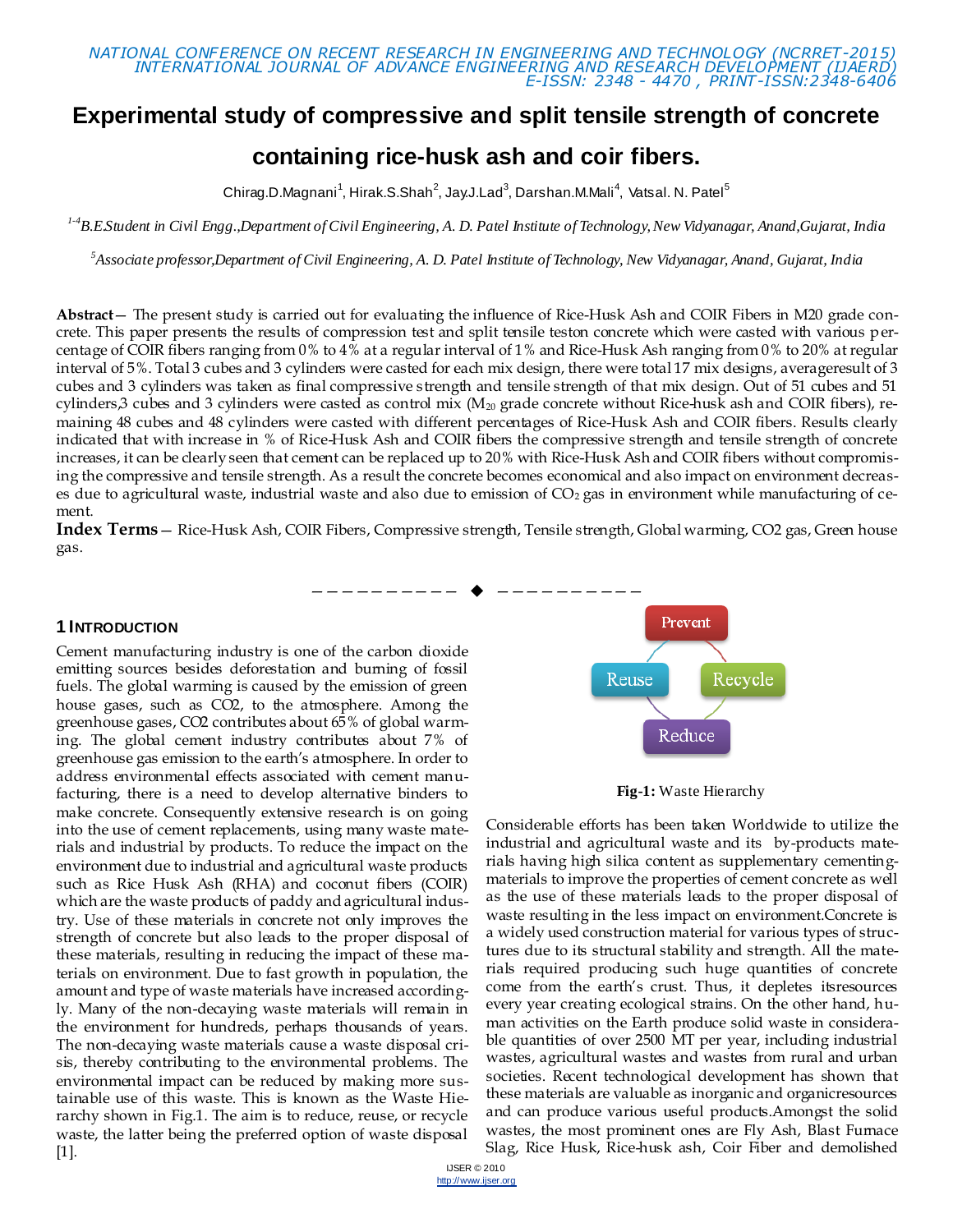construction materials. The use of byproducts is an environmental friendly method ofdisposal of large quantities of materials that wouldotherwise pollute land, water and air. Most of the increase in cement demand will be met by the use of supplementary cementing materials.Rice milling generates a byproduct known as husk as shown in Fig.2. This surrounds the paddy grain. During the milling of paddy about 78 % of weight is received as rice, broken rice and bran. The rest 22 % of the weight of paddy is received as husk. This husk is used as fuel in the rice mills to generate steam for the parboiling process. This husk contains about 75 % organic volatile matter which burns up and the balance 25 % of the weight of this husk is converted into ash during the firing process, which is known as Rice-Husk Ash (RHA).The burning temperature is within the range of 600 to 850 degrees. The ash obtained is ground in a ball mill for 30 minutes. This RHA in turn contains around 85%-90% amorphous silica. So for every 1000 kg of paddy milled, about 220 kg (22%) of husk is produced, and when this husk is burnt in the boilers, about 55 kg (25%) of RHA is generated. India is a major rice producing country, and the husk generated during milling is mostly used as a fuel in the boilers for processing paddy, producing energy through direct combustion or by gasification. About 20 million tons of RHA is produced annually. This RHA is a great environment threat causing damage to the land and the surrounding area in which it is dumped. Lots of ways are being thought of for disposing it by makingCommercial use of this RHA.[3] Coconut fiber (COIR) shown in Fig.3 is extracted from the outer shell of a coconut. The common name, scientific name and plant family of coconut fiber is Coir, Cocos nucifera and Arecaceae (Palm), respectively. There are two types of coconut fibers, brown fiber extracted from matured coconuts and white fibers extracted from immature coconuts. Brown fibers are thick, strong and have high abrasion resistance. White fibers are smoother and finer, but also weaker. Coconut fibers are commercial available in three forms, namely bristle (long fibers), mattress (relatively short) and decorticated (mixed fibers). These different types offibers have different uses depending upon the requirement. In engineering, brown fibers are mostly used According to official website of International Year for Natural Fibers 2009, approximately, 500 000 tones of coconut fibers are produced annually worldwide, mainly in India and Sri Lanka. Its total value is estimated at \$100 million. India and Sri Lanka are also the main exporters, followed by Thailand, Vietnam, the Philippines and Indonesia. Around half of the coconut fibers produced is exported in the form of raw fiber [4].Fig-4 shows the mixture of cement,Rice-Husk Ash and COIR Fiber.



**Fig-2:** Rice-husk, Rice-husk Ash.



**Fig-3:** Coconut tree, coconut, coconut fiber



**Fig-4:** Cement mixed with Rice-husk ash and COIR fiber

The aim of this study is to spread the awareness of coconut fibers and Rice-husk ash as a construction material in civil engineering. Coconut fibers are reported as most ductile and energy absorbent material. It is concluded that coconut fibers have the potential to be used in composites for different purposes. Since the use of coconut fibers has given some marvelous products, there is still possibility of the invention of new products containing coconut fibers with improved results. In civil engineering, coconut fibers have been used as reinforcement in composites for non-structural components. There is a need of investigating the behavior of coconut fiber reinforced concrete to be used in main structural components like beams and columns.Rice-Husk Ash has been categorized under pozzolana, with about 85-90% silica and about 4.9% and 0.95% Alumina and iron oxides, respectively. The silica is substantially contained in amorphous form, which can react with the CaOH librated during the hardening of cement to further form cementations compounds.

# **2 LITERATURE REVIEW**

P.V.Domke [2], In his experimental work replaced cement by 15% RHA and added 3% Coir in M20 grade concrete and got Tensile strength = 7.8N/mm2Compared to 4.2 N/mm2of ordinary mix concrete.Further adding 17.5% RHA and 4% Coir Fiber he got optimum compressive strength as 24.5N/mm2compared to 23.55N/mm2of normal concrete at 7thday. He also in his experimental work replaced cement by only 3% Coir fiber in M20grade concrete and got tensile strength 7.5N/mm2and compressive strength 41.1N/mm2,46.6 N/mm2at 7thand 28thday. Compared to 4.2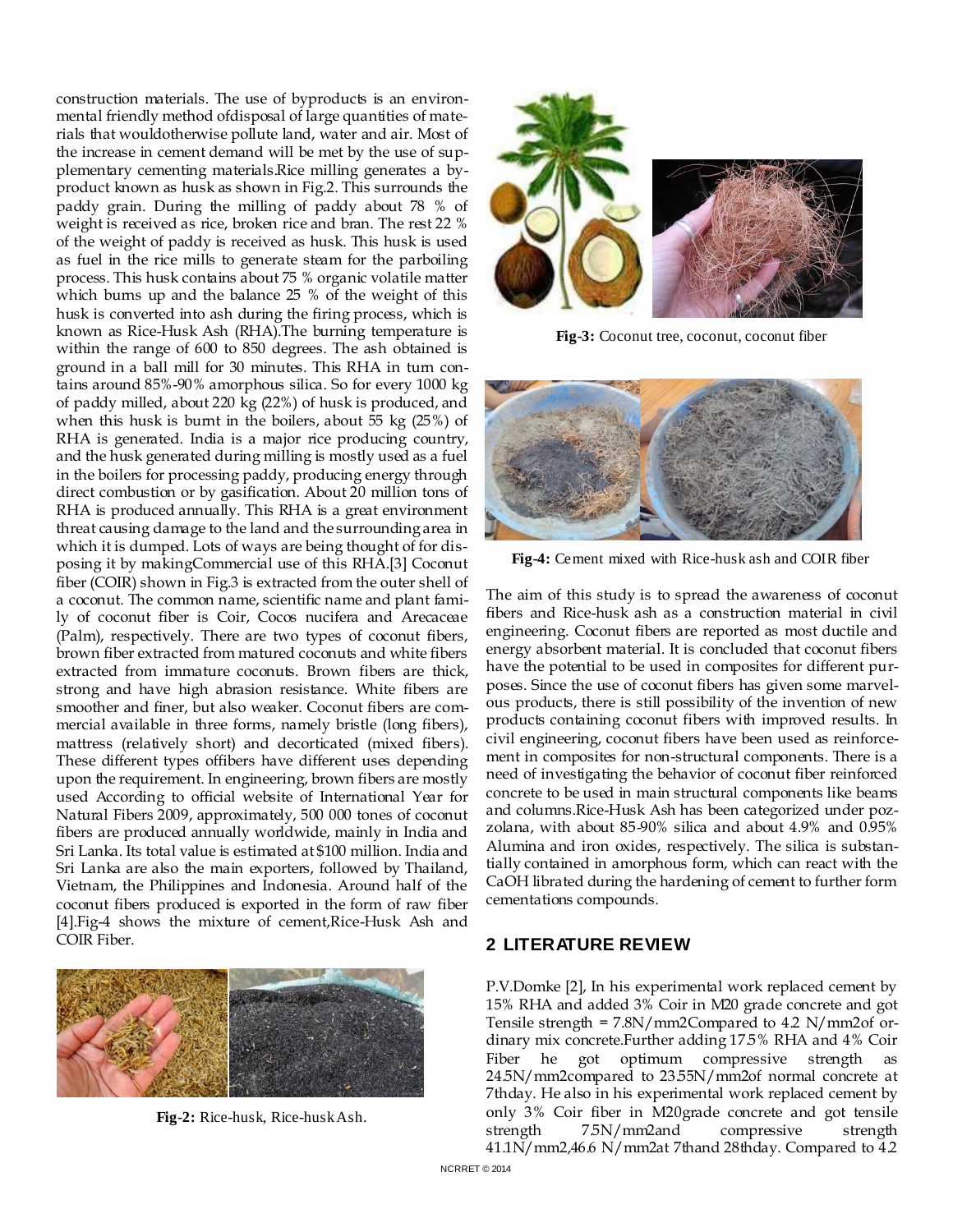N/mm2tensile strength and 23.55 N/mm2, 40 N/mm2compressive strength of ordinary mix concrete.

Majid Ali, [4] In his experimental work replaced cement by 2% Coir fibre and got tensile strength 3.54 N/mm2and compressive strength 24.35 N/mm2compared to normal concrete with tensile strength 2.88 N/mm2and compressive strength 21.42 N/mm2.

S.D.Kene, et.al [5] in their experimental work replaced cement by 30% rice husk ash and got tensile strength 2.26 N/mm2and compressive strength 18.33 N/mm2at 7thday as compared to 6.5 N/mm2 tensile strength and 24.56 N/mm2compressive strength of normal concrete of M25 grade.

M. Sivaraja, et.al [6], in their experimentalwork replaced cement by 1.5% Rice Husk and got tensile strength 3.48 N/mm2and compressive strength 27.98N/mm2compared to 2.86 N/mm2tensile strength and 27N/mm2compressive strength of normal concrete.

Chagas.D, et.al [7], In theirexperimental work replaced cement by 10%,15%,20% rice husk ash got tensile strength 5.9 N/mm2,5.7N/mm2, 5.8 N/mm2compared to 5.5N/mm2of normal concrete.

Anju Mary Ealias, et.al, [11], In their experimental work replaced cement by 3% coir fiber and adding 10% coconut shell by weight of aggregate in M30grade concrete gave tensile strength 1.23N/mm2,1.91 N/mm2, & 2.1 N/mm2and compressive strength 11.34 N/mm2,18.38 N/mm2,20.47 N/mm2at 7th,14th,& 28thday compared to 1.93 N/mm2,2.51N/mm2, & 3.71 N/mm2tensile strength and 28.45N/mm2,31.62 N/mm2,36.06 N/mm2compressive strength at 7th,14th, & 28thday normal concrete.

# **3 OBJECTIVES OF STUDY**

- To partially replace cement with agricultural waste and industrial waste which is easily available and in huge quantity.
- To make concrete more economical as price of cement is increasing rapidly.
- To attain greater compressive strength than that obtained for concrete without cement replacement.
- To achieve better tensile strength of concrete using coir fiber, as concrete is weak in tension.
- Use of waste in a useful manner, so that emission of co2 is decreased.
- To make concrete light in weight.

# **4 EXPERIMENTAL STUDY**

# **4.1.** *Material Used.*

# *4.1.1***. Cement**

Ordinary Portland cement (Sanghi-53 Grade)Confirming IS 12269:1987 [8] was used in presentstudy with properties listed in Table 1

#### **Table-1**: Properties of OPC 53 grade SANGHI cement

| Sr.            | <b>Properties</b>              | <b>Results</b> |
|----------------|--------------------------------|----------------|
| No.            |                                |                |
| 1              | Loss of Ignition               | 1.56           |
| 2              | %SiO <sub>2</sub>              | 19.70          |
| $\overline{3}$ | % CaO                          | 63.44          |
| $\overline{4}$ | Specific Gravity               | 3.15           |
| 5              | % Normal Consistency           | 29.5           |
| 6              | Specific Surface $(m^2/kg)$    | 306            |
| 7              | Initial Setting Time (minutes) | 145            |
| 8              | Final Setting Time (minutes)   | 185            |
| 9              | Compressive Strength(MPa)      |                |
|                | 3days                          | 37.5           |
|                | 7days                          | 48.5           |
|                | 28days                         | 63             |

#### *4.1.2***. Coarse aggregate**

Crushed angular aggregates confirming IS 383:1987 [9] with maximum size of 20mm and 10mm was used having bulk density of 1600 kg/m<sup>3</sup>. The specific gravity was found to be 2.87.

#### *4.1.3***. Fine aggregate**

River sand from local source confirming IS 383:1987 [9] was used as fine aggregate. The fineness modulus and specific gravity were found to be 2.64 and 2.84.

# *4.1.4***. Water**

Fresh potable water free from acid and organic substances was used for mixing and curing the concrete.

#### *4.1.5***. COIR (Coconut Fibers)**

**Table-2**: Mechanical properties of coconut fiber (As per ACI 544.1R-96) Manual of concrete practice

| <b>PROPERTIES</b>                            | <b>VALUES</b> |
|----------------------------------------------|---------------|
| Fiber length(mm)                             | $50-110$      |
| Fiber diameter(mm)                           | $0.1 - 0.406$ |
| Specific Gravity                             | $1.12 - 1.15$ |
| Elongation $(\%)$                            | 10-25strength |
| Modulus of elasticity(ksi)150                | 2750-3770     |
| Average tensile strength(N/mm <sup>2</sup> ) | 150           |

Coir fibers have higher tensile strength as compared to other natural fibers, as the coir does not break easily with hand. Coir has a high resistance against salt water. It also has good resistance against corrosion.

#### *4.1.6***. Rice-husk Ash**

Rice-husk ash was collected from "Mahalakshmi poha mill, Godhra.", where it was prepared by burning of rice husk over 700 ° c temperatures in furnace.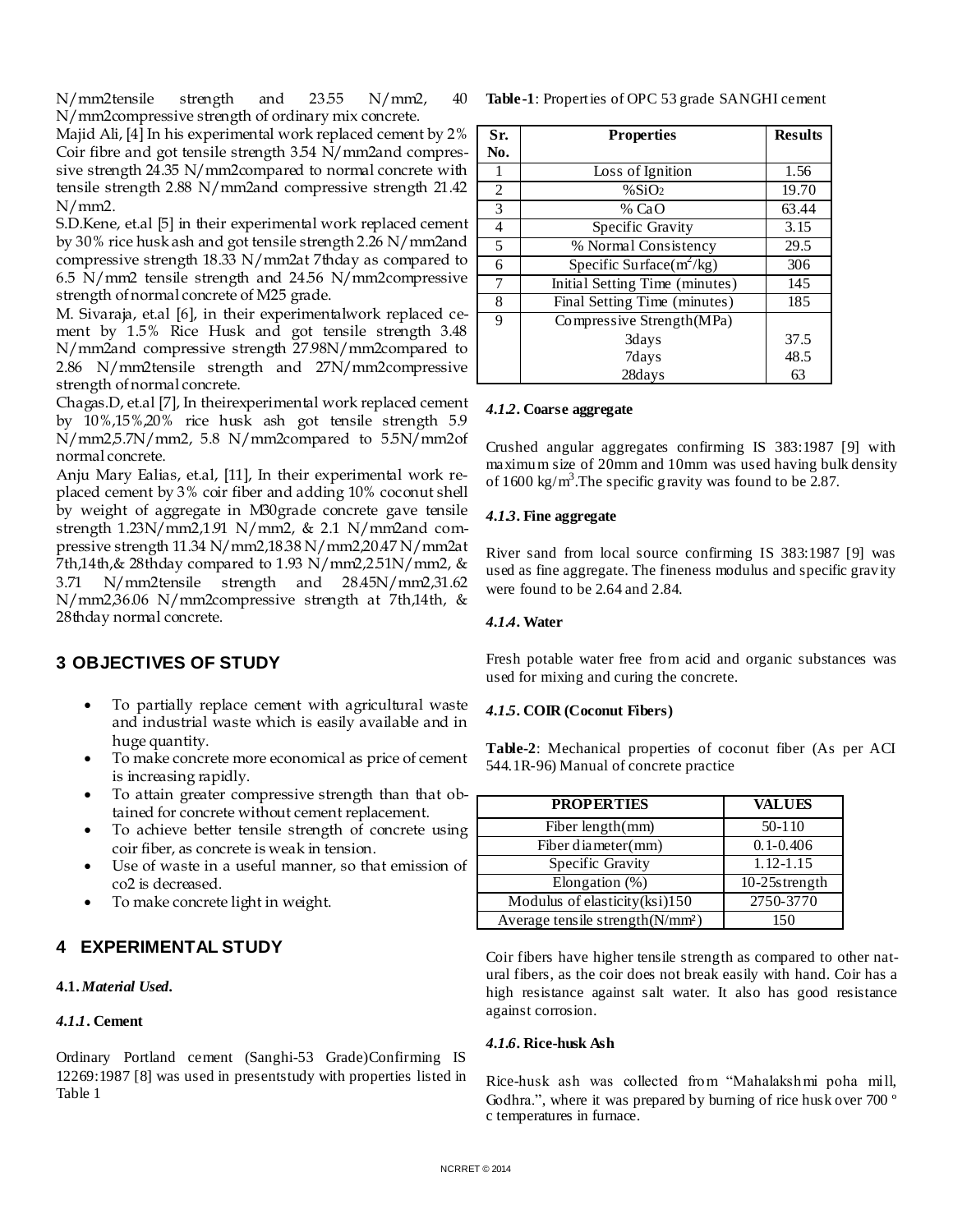**Table-3:** Physical properties of Rice-husk Ash

| Physical state   | Solid Non-Hazardous |
|------------------|---------------------|
| Appearance       | Very fine powder    |
| Colour           | Grey                |
| Odour            | <b>Odourless</b>    |
| Particle size    | 2.3                 |
| Specific gravity | $25$ micron – mean  |

**Table-4:** Chemical properties of Rice-husk Ash

| SiO2                             | 93.8 %   |
|----------------------------------|----------|
| AL <sub>2</sub> O <sub>3</sub>   | 0.74%    |
| Fe <sub>2</sub> O <sub>3</sub>   | 0.30%    |
| TiO <sub>2</sub>                 | 0.10%    |
| CaO                              | 0.89 %   |
| MgO                              | 0.32%    |
| $\overline{\text{Na}_2\text{O}}$ | 0.28%    |
| $K_2O$                           | $0.12\%$ |
| Loi                              | 3.37 %   |

# **4.2.** *Mix Proportion*

The Mix Proportion was made for a concrete with a compaction factor of 0.96 and M<sup>20</sup> grade as per method given by IS 10262- 1982 [12].

# **(a) Design stipulations**

(I) Characteristic compressive strength required in the field at 28 days. 20 MPa

| (II) Maximum size of aggregate           | 20 mm (angular)        |
|------------------------------------------|------------------------|
| (III) Degree of workability              | 0.90 compacting factor |
| (IV) Degree of quality control           | Good                   |
| (V) Type of Exposure                     | Mild                   |
| (b) Test data for Materials              |                        |
| 1. Specific gravity of cement            | 3.15                   |
| 2. Specific gravity of coarse aggregates | 2.60                   |
| 3. Specific gravity of fine aggregates   | 2.60                   |
| (I) Water absorption:                    |                        |
| 1. Coarse aggregate                      | 0.50%                  |
| 2. Fine aggregate                        | 1.0%                   |
| (II) Free (surface) mo isture:           |                        |
| 1. Coarse aggregate                      | Ni1                    |
| 2. Fine aggregate                        | 2.0%                   |
| (III) Sieve analysis is shown below:     |                        |

**Table-5:** Sieve analysis of coarse aggregate

| <b>Sieve</b><br>size(mm) | Analysis of<br>Coarse aggre-<br>gate (% pass-<br>ing) Fractions |      |          | fractions | Percentage of different | Re-<br>mark |
|--------------------------|-----------------------------------------------------------------|------|----------|-----------|-------------------------|-------------|
|                          |                                                                 | П    |          | П         | Combined                | $Con-$      |
|                          |                                                                 |      | (60)     | (40       | $(100\%)$               | form-       |
|                          |                                                                 |      | $%$ )    | $%$ )     |                         | ing to      |
| 20                       | 100                                                             | 100  | 60       | 40        | 10                      | Table       |
| 10                       |                                                                 | 71.2 | $\Omega$ | 28.       | 28.5                    | 2,          |
|                          |                                                                 |      |          |           |                         | IS:         |

| $- -$<br>᠇. ៸◡ | $\overline{\phantom{a}}$ | 4. | - | $\sim$<br>$\overline{a}$<br>، ، ب | J.     | -50 |
|----------------|--------------------------|----|---|-----------------------------------|--------|-----|
| 2. JO          | $\overline{\phantom{a}}$ | -  | - | ۰                                 | $\sim$ |     |

**Table-6:** Sieve analysis of fine aggregates

| Sieve size           | Fine aggregate pass- | <b>Remarks</b>                  |
|----------------------|----------------------|---------------------------------|
|                      | ing $(\% )$          |                                 |
| $\overline{4.75}$ mm | 100                  |                                 |
| $2.36$ mm            | 100                  | Conforming to                   |
| $1.18$ mm            | 93                   | grading zone III<br>of table 4, |
| 600 micron           | 60                   | $IS: 383 - 1970$                |
| 300 micron           | 12                   |                                 |
| 150 micron           | っ                    |                                 |

#### **(c) Target mean strength of concrete**

The target mean strength for specified characteristic cube strength is

 $20 + (1.65) \times 4 = 26.6 \text{ MPa}$ 

# **(d) Selection of water-cement ratio**

The water-cement ratio required for the target mean strength of 26.6 MPa is 0.50. This is lower than the maximum value of 0.55 prescribed for ‗Mild' exposure. Adopt W/C ratio of 0.50.

#### **(e) Selection of water and sand content**

For 20 mm maximum size aggregate, sand conforming to grading Zone II, water content per cubic metre of concrete  $= 186$  kg and sand content as percentage of total aggregate by absolute volume  $= 35 %$ 

For change in value in water-cement ratio, compacting factor, for sand belonging to Zone III, adjustment is required.

Therefore, required sand content as percentage of total aggregate by absolute volume  $= 35 - 3.5 = 31.5\%$ 

```
Required water content = 186 + 5.58 = 191.6 1/m<sup>3</sup>
```
**(f) Determination of cement content**

Water-cement ratio  $= 0.50$ 

water  $= 191.6$  litre

∴cement = 191.6 / 0.50 = 383 kg/m<sup>3</sup>

This cement content is adequate for 'mild' exposure condition.

**(g) Determination of coarse and fine aggregate contents**

#### **1. Fine aggregate**

For the specified maximum size of aggregate of 20 mm, the amount of entrapped air in the wet concrete is 2 per cent  $0.98 = [191.6 + (383/3.15) + \{(1/0.315) \times (F_a/260)\}]$  (1/1000)  $F_a = 546 \text{ kg/m}^3$ .

**2.Coarse aggregate :-**

 $C_a = \{(1-0.315)/0.315\} \times 546 = 1188 \text{ kg/m}^3.$ 

**(h) Mix proportion**

|       |        |                  | Water: Cement: Fine aggregate: Coarse Aggregate |
|-------|--------|------------------|-------------------------------------------------|
| 191.6 | 383 kg | $546 \text{ kg}$ | $1188 \text{ kg}$                               |
| 0.50  |        | 1.425            | 3.10                                            |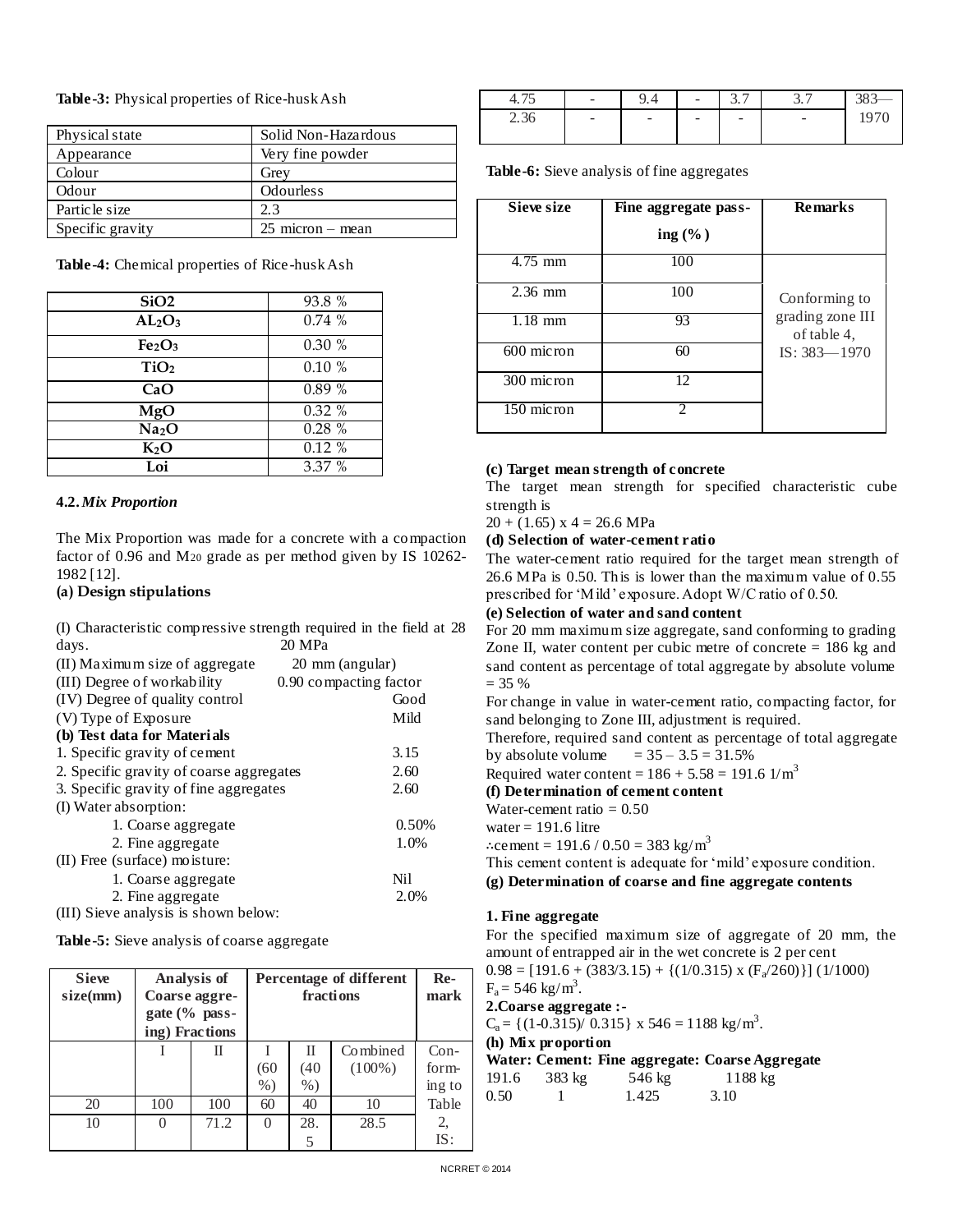#### **4.3.** *Casting and Curing*

Mixing of ingredients was done according to specifications given in IS 516:1959[11] by machine mixing. The concrete was filled into the moulds in layers approximately 5cm deep and compacted by vibrator. The specimens were removed from mould after 24 hours and were kept submerged in curing tank. After curing for a period of 28 days, specimens were taken out and dried before testing.

# **5 TESTS ON CONCRETE**

# **5.1 Slump measurement test:**

The concrete slump test is an empirical test that measures the workability of fresh [concrete](http://en.wikipedia.org/wiki/Concrete).Metal mould, in the shape of the frustum of a cone, open at both ends, and provided with the handle, top internal diameter 10 cm, and bottom internal diameter 20 cm with a height of 30 cm was used to measure the slump of fresh concrete. Fig 5 and Fig 6 shows the step wise procedure of slump test and measured slump of fresh concrete. Table 5 and Chart 1 show slump test results measured.



**Fig-5:** Procedure of measuring slump of fresh concrete.



**Fig-6:** Slump of fresh concrete measured.

**Table-7:** Slump test result of fresh concrete with different percentage of Rice-Husk Ash and COIR fibers.

| SR <sub>NO</sub> . | <b>MIX</b>          | Slump measured |
|--------------------|---------------------|----------------|
|                    |                     | (mm)           |
| 1                  | M 20 (control mix)  | 50             |
| $\overline{2}$     | 5% RHA and 1% COIR  | 50             |
| 3                  | 5% RHA and 2% COIR  | 48             |
| 4                  | 5% RHA and 3% COIR  | 37             |
| 5.                 | 5% RHA and 4% COIR  | 35             |
| 6                  | 10% RHA and 1% COIR | 42             |
|                    | 10% RHA and 2% COIR | 39             |
| 8                  | 10% RHA and 3% COIR | 33             |

| 9  | 10% RHA and 4% COIR | 28 |
|----|---------------------|----|
| 10 | 15% RHA and 1% COIR | 40 |
| 11 | 15% RHA and 2% COIR | 35 |
| 12 | 15% RHA and 3% COIR | 28 |
| 13 | 15% RHA and 4% COIR | 25 |
| 14 | 20% RHA and 1% COIR | 35 |
| 15 | 20% RHA and 2% COIR | 30 |
| 16 | 20% RHA and 3% COIR | 22 |
| 17 | 20% RHA and 4% COIR | 18 |



**Chart-1:** Slump test result of fresh concrete.

# **5.2 Compressive strength test:**

Compression Test on cubes of size 150 mm was conducted on the compression testing machine (Aimil, 2000kN capacity). The load on cube was applied at a rate 5.2kN/s upto the failure of specimen. Average compressive strength of three cubes was taken after 28 days curing.Three cube specimensfor each mix are casted with different percentages of RHA and COIR fibers. Fig 7.Shows the compression test done on concrete cube containing 15% Rice-Husk Ash and 1% COIR Fiber. Table 6 and Chart 2 show the compressive strength result of concrete cubes containing various percentage of Rice-Husk Ash and COIR fiber.



**Fig-7:** Compressive strength on cube and its result.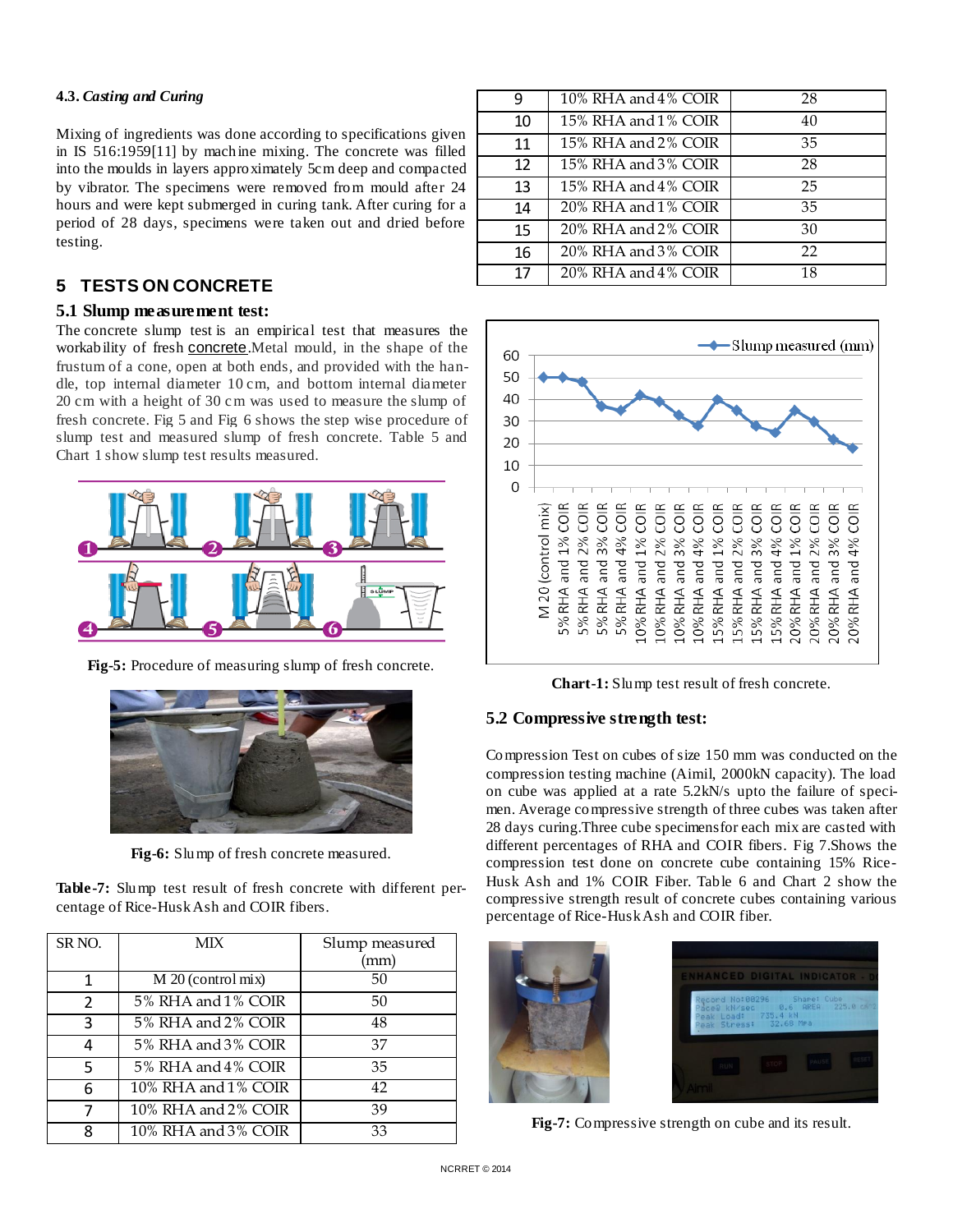**Table-8:**Compressive strength of concrete with different percentages of Rice-husk Ash and COIR fibers.

| <b>SR</b>      | <b>MIX</b>           | <b>COMPRESSIVE</b>   |
|----------------|----------------------|----------------------|
| NO.            |                      | <b>STRENGTH</b>      |
|                |                      | (N/mm <sup>2</sup> ) |
| 1              | $M 20$ (control mix) | 22                   |
| $\overline{2}$ | 5% RHA and 1% COIR   | 23.05                |
| 3              | 5% RHA and 2% COIR   | 22.75                |
| $\overline{4}$ | 5% RHA and 3% COIR   | 20.75                |
| 5.             | 5% RHA and 4% COIR   | 19.55                |
| 6              | 10% RHA and 1% COIR  | 31.85                |
| 7              | 10% RHA and 2% COIR  | 22.64                |
| 8              | 10% RHA and 3% COIR  | 21.85                |
| 9              | 10% RHA and 4% COIR  | 18.70                |
| 10             | 15% RHA and 1% COIR  | 32.68                |
| 11             | 15% RHA and 2% COIR  | 2932                 |
| 12             | 15% RHA and 3% COIR  | 27.00                |
| 13             | 15% RHA and 4% COIR  | 11.00                |
| 14             | 20% RHA and 1% COIR  | 31.00                |
| 15             | 20% RHA and 2% COIR  | 16.90                |
| 16             | 20% RHA and 3% COIR  | 15.00                |
| 17             | 20% RHA and 4% COIR  | 13.11                |



**Chart-2:** Compressive strength test result.

# **5.3 Split tensile strength test:**

Split tensile test on cylinders of size 150mm diameter and 300mm height was conducted on the compressive testing machine (Aimil,2000kN) as per specifications given in IS 5816:1999[13].The load was applied at a rate of 1.8kN/s upto failure of specimen. Average Split Tensile Strength was taken after 28 days. It is observed that at failure load the cylinders of the control specimens is split or crush very easily but the cylinders of the mix containing fibers still kept intact even after failure. Fig 8. Shows the split tensile test on concrete containing Ricehusk Ash and COIR fiber, and its failure pattern after testing.Table 7 and Chart3 show the Tensile strength result of concrete containing various percentage of Rice -husk Ash and COIR fiber.



**Fig-8:** Tensile strength of concrete cylinder and failure pattern

**Table-9:** Tensile strength of concrete with different percentages of Rice-Husk Ash and COIR fibers.

| SR <sub>NO</sub> . | $\overline{MIX}$    | <b>TENSILE STRENGTH</b> |
|--------------------|---------------------|-------------------------|
|                    |                     | (N/mm <sup>2</sup> )    |
| $\mathbf{1}$       | M 20 (control mix)  | 2.2                     |
| 2                  | 5% RHA and 1% COIR  | 2.27                    |
| 3                  | 5% RHA and 2% COIR  | 2.22                    |
| 4                  | 5% RHA and 3% COIR  | 1.98                    |
| 5                  | 5% RHA and 4% COIR  | 1.77                    |
| 6                  | 10% RHA and 1% COIR | 4.22                    |
| $\overline{7}$     | 10% RHA and 2% COIR | 3.33                    |
| 8                  | 10% RHA and 3% COIR | 2.88                    |
| 9                  | 10% RHA and 4% COIR | 2.24                    |
| 10                 | 15% RHA and 1% COIR | 3.40                    |
| 11                 | 15% RHA and 2% COIR | 4.00                    |
| 12                 | 15% RHA and 3% COIR | 4.15                    |
| 13                 | 15% RHA and 4% COIR | 2.70                    |
| 14                 | 20% RHA and 1% COIR | 3.85                    |
| 15                 | 20% RHA and 2% COIR | 2.70                    |
| 16                 | 20% RHA and 3% COIR | 2.50                    |
| 17                 | 20% RHA and 4% COIR | 2.19                    |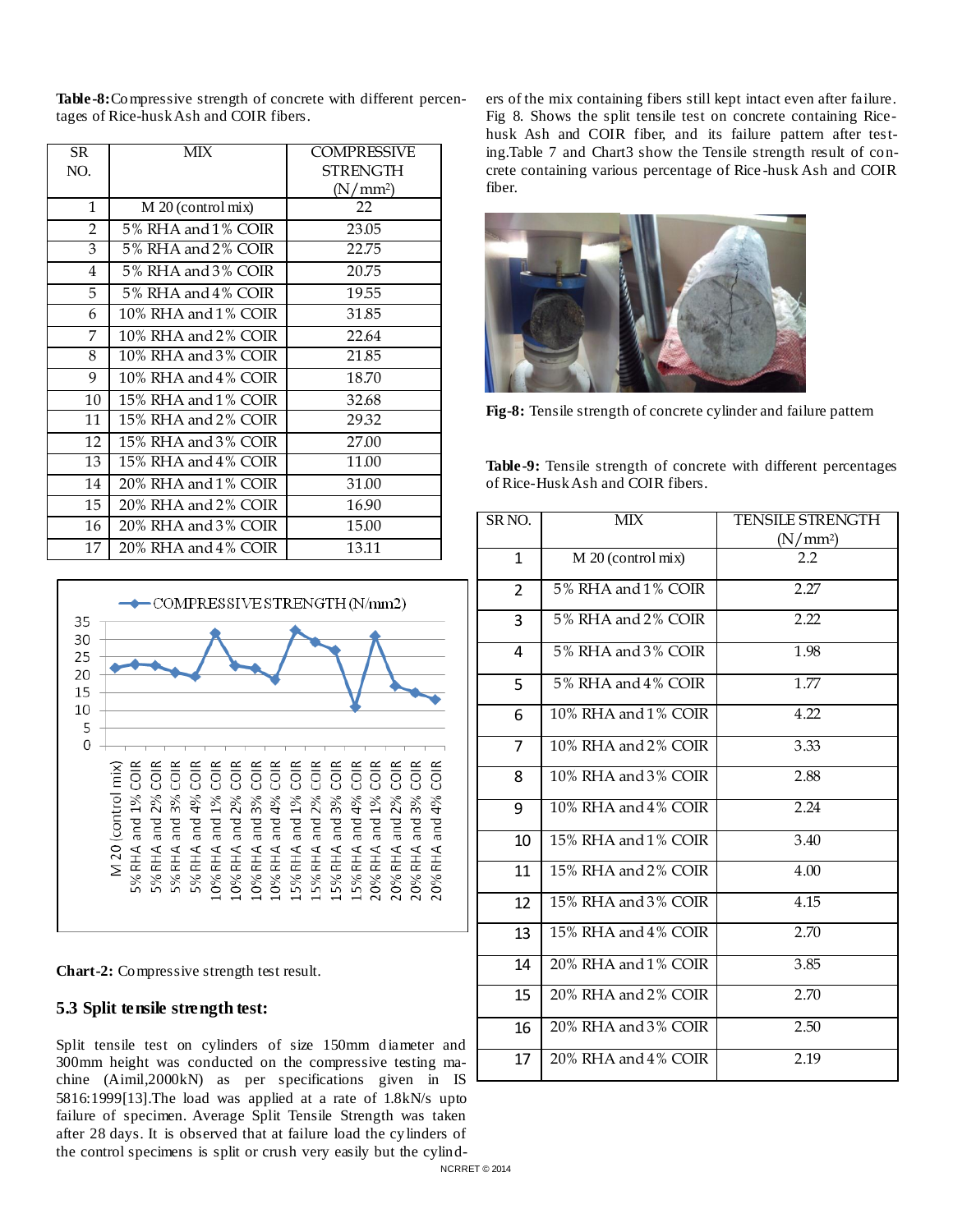

**Chart-3:** Tensile strength test result

# **5.4 Reduction in weight of the concrete:**

It is observed that the RHA and COIR fibers have some property by which after adding it in the concrete it will reduce the weight of the concrete.RHA when added in the concrete reduces the weight of the concrete, as well as the addition of COIR fibers further reduces the weight of the concrete. Up to 25%reduction in weight is observed during experiment.

# **6. RES ULTS AND DIS CUSSIONS**

- It is observed that replacing cement by 10%RHA and 1% Coir fiber gives maximum tensile strength.
- Maximum compressive strength is obtained at cement replacement of 15% RHA + 1% Coir fiber.
- Rate analysis shows that as the percentage of RHA and Coir increases the cost of concrete decreases.
- Weight reduction upto 25% is observed.
- Compressive and Tensile strength also increase at various other percentages.
- Cement can be replaced up to 20% by RHA and COIR fiber without compromising compressive and tensile strength.
- It is observed that as the percentage of Rice Husk Ash increase in concrete the compressive strength and tensile strength increases.
- It is observed that as the percentage of Coir fiber in concrete increase the tensile strength of concrete increases, but there is a reduction seen in compressive strength due to it.
- It is observed that as the percentage of Rice -Husk Ash and Coir Fiber in concrete increase the slump of concrete decreases, i.e. the concrete becomes less workable on higher percentage of cement replacement by Rice-Husk Ash and Coir Fibers.

# **7. CONCLUSSIONS**

- Compressive strength increases upto 1.5 times compared to normal concrete at 15% RHA and 1% COIR replacement.
- Tensile strength increases upto 2.1 times at 10% RHA and 1% COIR fiber replacement.
- Concrete requires increase in water cement ratio due to increase in percentage of RHA and COIR fiber, because RHA is highly porous material and COIR fiber absorbs more water.
- The workability of RHA and COIR fiber concrete has been found to decrease with increase in RHA and COIR replacement.
- It is found that rice husk when burned produced approximately 80% amount of silica. For this reason it provides excellent thermal insulation.
- Rice husk ash contains more silica, and hence we prefer rice husk ash use in concrete to increase the strength.
- Rice-husk Ash and COIR fiber are available free of cost, so it's economical to use in concrete.
- Cost of concrete decreases by the use of Rice-Husk Ash and Coir fibers.

#### **REFERENCES**

- [1] Kartini K, Mahmud HB, Hamidah MS; Strength Properties of Grade 30 Rice Husk Ash Concrete. 31<sup>st</sup> Conference on Our World in Concrete & Structures: 16 - 17 August 2006, Singapore.
- [2] Domke PV; Improvement In The Strength Of Concrete By Using Industrial And Agricultural Waste. IOSR Journal of Engineering Apr, 2012; 2(4):755-759.
- [3] Rao PP, Kumar AP, Singh BB; A Study on Use OfRice Husk Ash In Concrete. International Journalof education and applied research, 2014; 4(2):75-81.
- [4] Ali M, Coconut Fibre A Versatile Material andIts Applications in Engineering. Journal of CivilEngineering and Construction Technology, 2011;2(9):189-197.
- [5] Kene SD, Domke PV, Deshmukh SD, Deotale RS;Assessment Of Concrete Strength Using FlyashAnd Rice Husk Ash. International Journal OfEngineering Research And Applications, 2011;1(3):524-534.
- [6] Sivaraja M, Kandasamy S; Potential Reuse ofWaste Rice Husk as Fibre Composites inConcrete. Asian Journal of Civil Engineering(Building and Housing), 2011; 12(2):205-217.
- [7] Chagas G, Dias CR, Filho T, De E, Fairbairn MR;Use of Ultrafine Rice Husk Ash with High-Carbon Content as Pozzolan in High Performance Concrete. Materials and Structures, 2009; 42:983–992.
- [8] IS  $12269:1987$ , "Specification for 53 grade ordinary Portland cement", Bureau of Indian Standards, New Delhi.
- [9] IS 383:1987, "Specification for coarse and fine aggregate from natural sources for concrete", Bureau of Indian Standards, New Delhi.